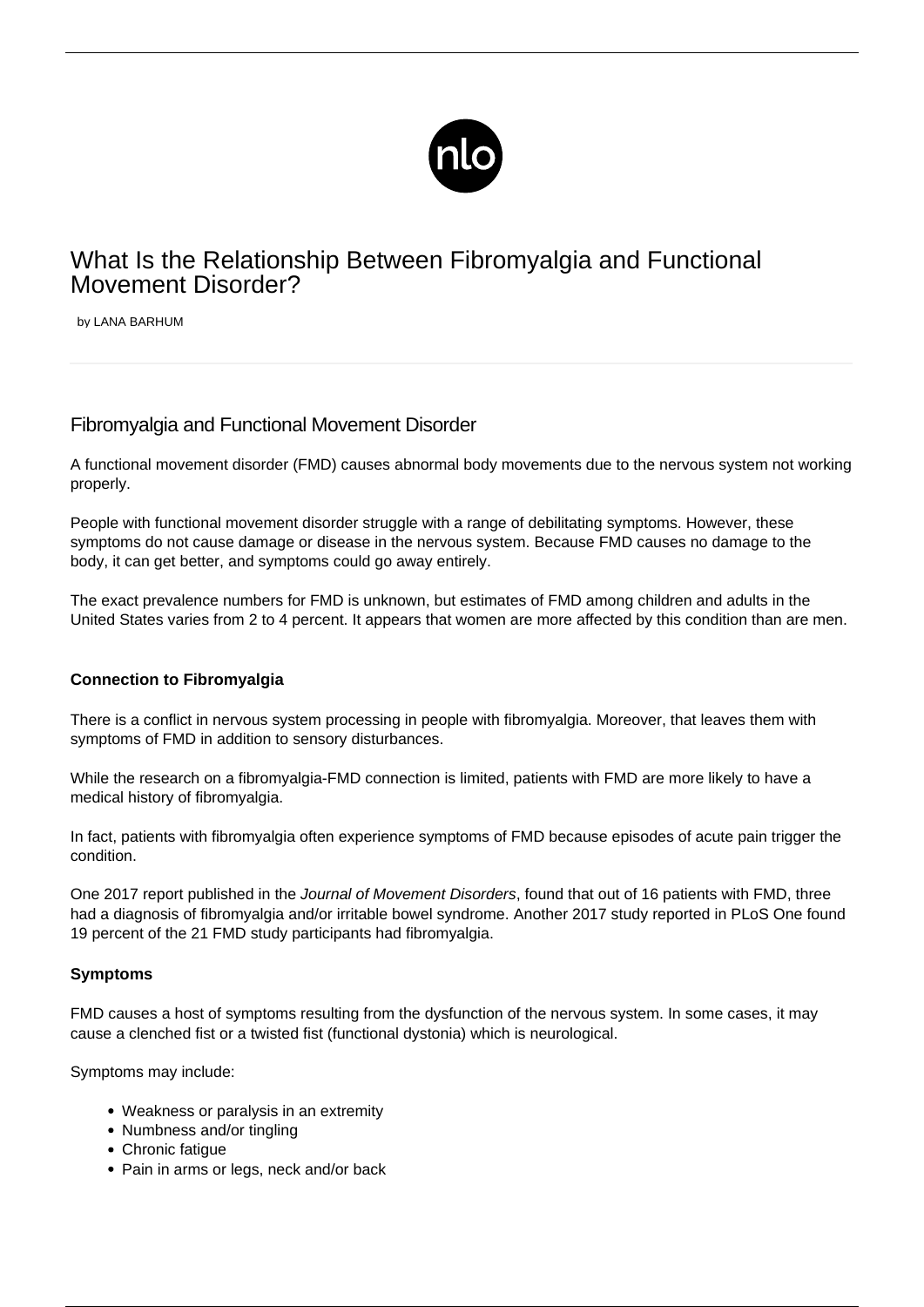- Headaches
- Cognitive difficulties, including poor concentration and difficulty finding the right words
- Slurred speech
- Sleep disturbances
- Mood changes frustration, anger, sadness, worry, lack of enjoyment.
- Attacks which resemblance seizures, but are not
- Bladder and bowel symptoms
- A feeling that things are not quite real

## **Testing is Normal**

People with FMD have normal scans and bloodwork. They also have normal reflexes and no evidence of any nervous system problems.

A doctor makes a diagnosis based on physical symptoms, similarly to the way a migraine would be diagnosed.

## **Are Symptoms Real?**

Many patients with FMD struggle getting doctors to understand whether their symptoms are real. Because there is little information about this condition, most doctors do not have enough training in understanding physical symptoms.

Many doctors might not believe symptoms of FMD are real. The ones that do believe their patients do not know how to help them.

Because FMD is not a disease, patients themselves wonder if what they are feeling is real or imagined. The reality, however, is that these patients are suffering from a real functional illness and the lack of information about it does not change their struggles.

#### **Causes of Functional Movement Disorder**

FMD is a complex condition, but there are reasons for why some people develop this condition.

Some circumstances that may cause symptoms of FMD to appear are:

- 1. After a painful injury people seem to most vulnerable to this condition after a physical injury and if they have a lot of pain especially severe neck and back pain
- 2. Illness requiring significant bed rest and causing extreme fatigue
- 3. After surgery due to anesthesia use

Researchers are looking at understanding the ways as to why some people are more vulnerable than others to developing this condition.

#### **Treatment**

FMD is a treatable condition, but if you have had symptoms for a long time, you will not get better overnight.

Some treatment strategies that may help include:

#### **Antidepressants**

Antidepressants seem to affect the nerves by fixing chemical balances in the brain and making the nervous system work as it should. You can get better without anti-depressants, but this help improves your chances.